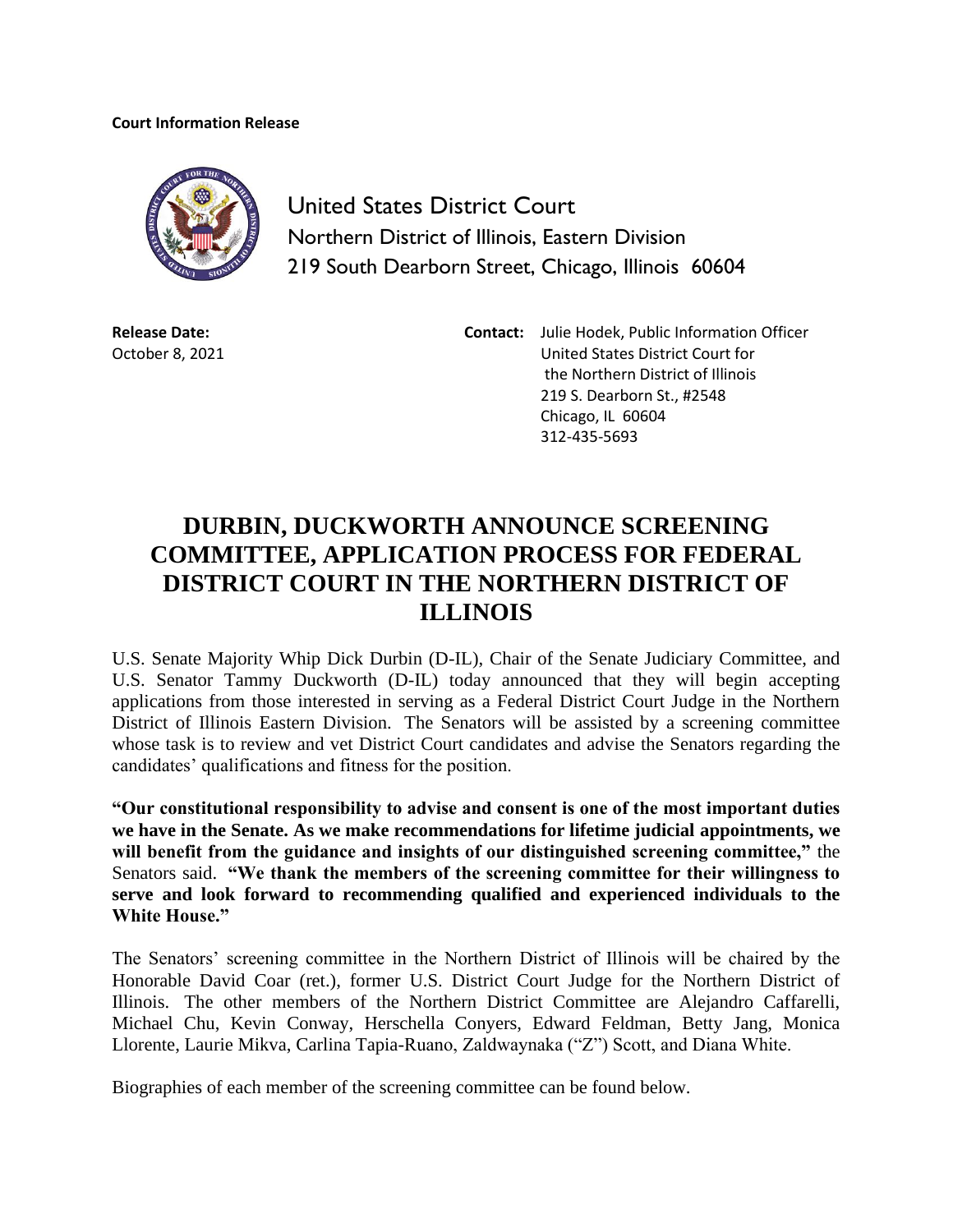## **Application Process:**

Applicants for the federal district court must submit a cover letter, resume, and a completed copy of this [questionnaire](https://www.durbin.senate.gov/imo/media/doc/Questionnaire%20for%20judicial%20applicants.pdf) to [applications@durbin.senate.gov](mailto:applications@durbin.senate.gov) **by 5 p.m. CT on Monday, October 25.** Applicants are requested to incorporate their cover letter, resume, completed questionnaire, and any attachments to the questionnaire into a single PDF document if possible. Please note that in light of the COVID-19 pandemic, the affidavit accompanying the questionnaire is not required to be notarized.

The application questionnaire is nearly identical to the one used by the Senate Judiciary Committee and will help provide insight into candidates' backgrounds and qualifications. The screening committee will review candidates and advise the Senators, who will make recommendations on potential nominees to the President. Once the President submits a nomination to the U.S. Senate, the nominee will be reviewed by the Senate Judiciary Committee, which Senator Durbin chairs, and will receive a vote in the Committee. If a nomination is approved by the Judiciary Committee, the nomination will be sent to the full Senate for consideration.

## **Screening Committee for the Northern District of Illinois:**

**The Honorable David H. Coar (Ret.) (committee chair):** Judge Coar served as a United States District Judge for the Northern District of Illinois for sixteen years, from 1994-2010. He had previously served the Northern District for eight years as a United States Bankruptcy Judge and for three years as a United States Bankruptcy Trustee. Judge Coar taught for over a decade at DePaul University College of Law as an Associate Professor of Law and additionally served as Associate Dean. He has also worked in private practice and as an arbitrator. Judge Coar received his B.A. from Syracuse University, his J.D. from Loyola University Law School, and his L.L.M. from Harvard Law School. He is a veteran of the United States Marine Corps Reserves.

**Alejandro Caffarelli:** Mr. Caffarelli is the founding shareholder of Caffarelli & Associates Ltd in Chicago. He is a former President of the National Employment Lawyers' Association – Illinois affiliate, as well as a former Executive Board member for the Hispanic Lawyers' Association of Illinois. In 2014, Mr. Caffarelli was appointed by Judge Rubén Castillo to the Pro Bono Advisory Committee for the U.S. District Court for the Northern District of Illinois. Since 2005, Mr. Caffarelli has also volunteered to help indigent workers through the ARISE-Chicago community organization, and currently serves on the ARISE Legal Advisory Board. Mr. Caffarelli received his B.A. from the University of Michigan and J.D. from the University of Minnesota.

**Michael Chu:** Mr. Chu is a partner at the Chicago office of McDermott Will & Emery and sits as the chair of the firm's Racial and Ethnic Diversity Subcommittee. He is also the local head of McDermott's Intellectual Property Litigation Practice Group. Mr. Chu is the immediate past board chair of Asian Americans Advancing Justice – Chicago (2013-2020) and is a former president of the National Asian Pacific American Bar Association (2004-2005). He received his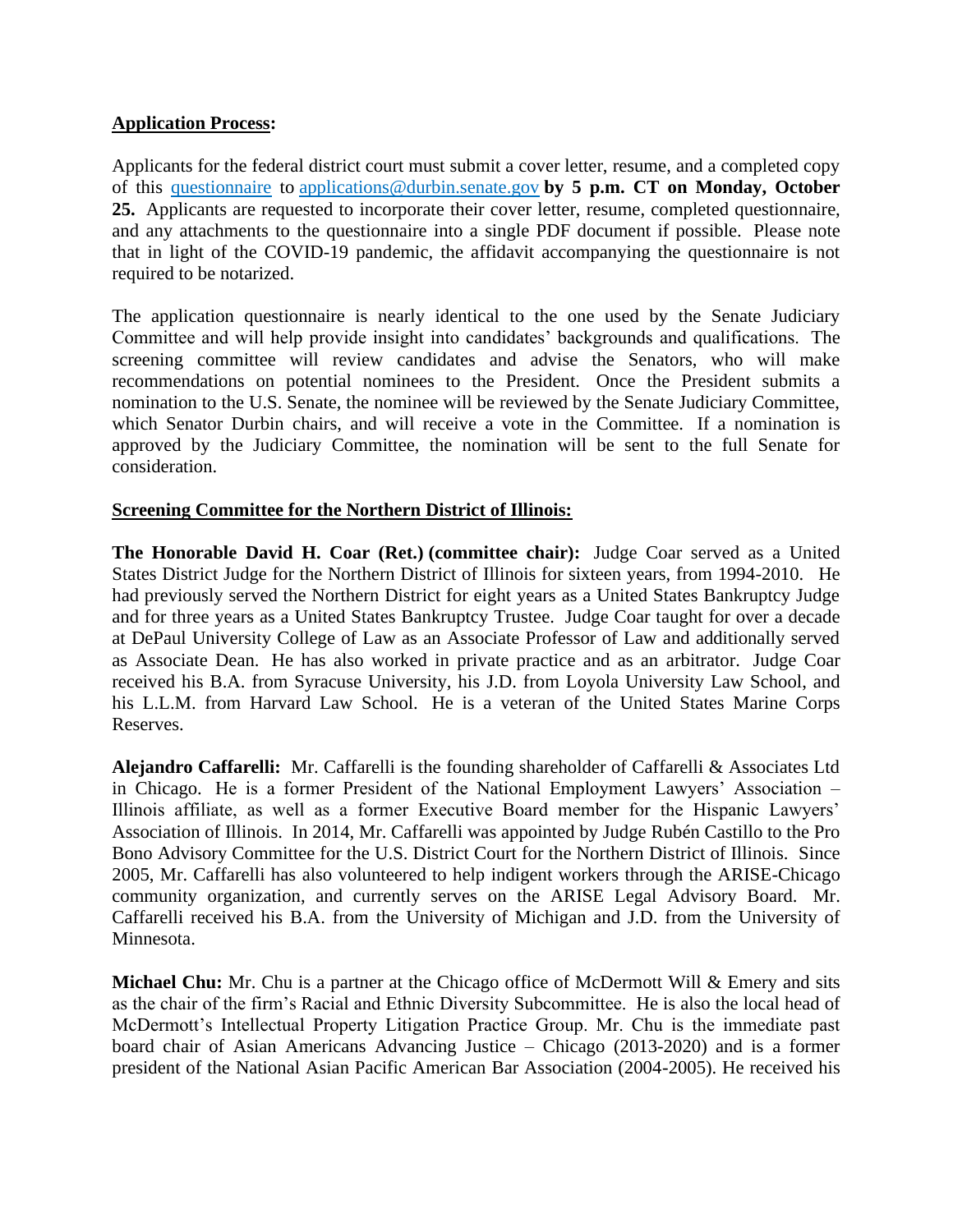B.S. from the University of Illinois in 1989 and his J.D. from the William and Mary Law School in 1992.

**Kevin Conway:** Mr. Conway is a partner at the law firm Cooney & Conway in Chicago. His practice focuses on mesothelioma, mass tort, wrongful death, and catastrophic injury cases. He is a fellow of the International Society of Barristers and the American College of Trial Lawyers, and is a past president of the Illinois Trial Lawyers Association. He is also past chairman of the Daniel Murphy Scholarship Fund, past president of the Celtic Legal Society of Chicago, and a board member for Lawyers for the Creative Arts. He received his B.A. and J.D. from Loyola University in Chicago.

**Herschella Conyers:** Ms. Conyers is the Lillian E. Kraemer Clinical Professor in Public Interest Law and the Director of the Criminal and Juvenile Justice Clinic at the University of Chicago Law School. Before joining the law school, she served as an assistant public defender, supervisor, and 6th District Deputy Chief in the Office of the Cook County Public Defender. Her work included conflicts and capital litigation. She is also actively engaged in criminal and juvenile justice policy and is currently the Chair of the Juvenile Justice Initiative. She is emerita faculty and former board member of the National Criminal Defense College. She received her B.A. and J.D. from the University of Chicago.

**Edward Feldman:** Mr. Feldman is a partner at the Chicago law firm Miller Shakman Levine & Feldman LLP, where he has worked since 1988. His practice focuses on complex civil litigation and professional responsibility matters. He previously served as law clerk to U.S. District Judge Marvin E. Aspen and then worked for two years as a clinical fellow at the Northwestern University Legal Clinic. He has served as an adjunct law professor at Northwestern since 1988 teaching trial advocacy and ethics. He is a past Chair of the Chicago Bar Association Professional Responsibility Committee and of the Board of Directors for the Chicago Lawyers Committee for Civil Rights. He received his B.A./B.S. from the University of Illinois and his J.D. from Harvard Law School.

**Betty Y. Jang:** Ms. Jang is General Counsel at Tegria. Previously, she has served as an executive at several corporations, practiced at a national law firm, was an adjunct professor at the University of Illinois College of Law, and began her career as an assistant public defender with the Office of the Cook County Public Defender. Ms. Jang has volunteered as a scholarship evaluator for the APIA Scholars program, is an alumnus of the United State of Women's Galvanize Chicago Program, and has held numerous Board positions in local, state, and national bar associations. She received her B.A. from the University of Illinois and her J.D. from Chicago-Kent College of Law.

**Monica L. Llorente:** Ms. Llorente teaches at Northwestern University's Pritzker School of Law and the Weinberg College of Arts & Sciences. She has served as an advocate for children's rights in several national campaigns and has represented children in need in various judicial and administrative proceedings. She is currently the Education Co-Chair of the ABA Children's Rights Litigation Committee. Ms. Llorente has also served as a board member of the Hispanic Lawyers Association of Illinois. Before working at Northwestern, she practiced law at Baker &